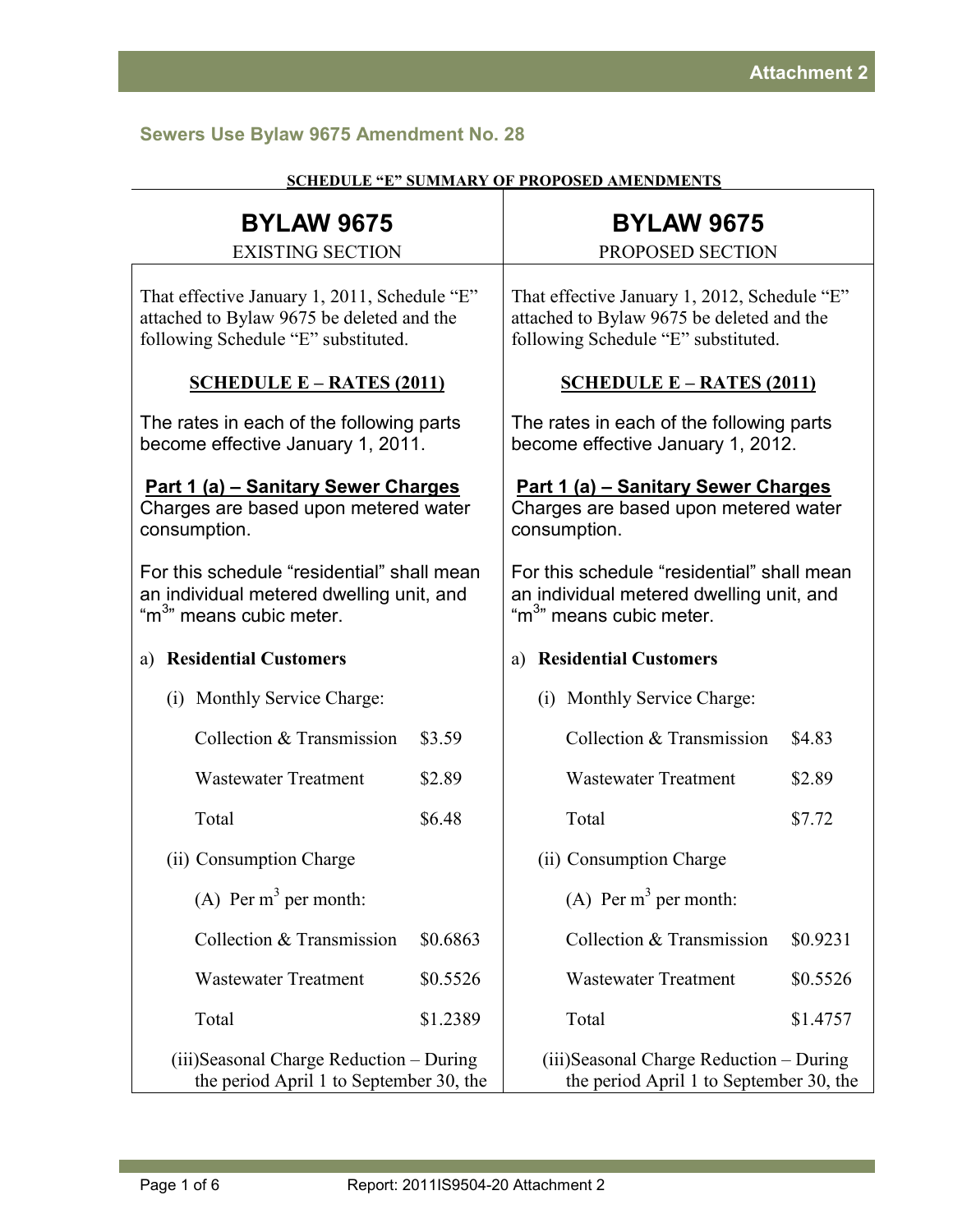|                                                 | metered water consumption used in<br>calculating the Sanitary Sewer<br>consumption charge will be the lesser<br>of:                                                                                                                                      | metered water consumption used in<br>calculating the Sanitary Sewer<br>consumption charge will be the lesser<br>of:                                                                                                                                      |  |  |
|-------------------------------------------------|----------------------------------------------------------------------------------------------------------------------------------------------------------------------------------------------------------------------------------------------------------|----------------------------------------------------------------------------------------------------------------------------------------------------------------------------------------------------------------------------------------------------------|--|--|
|                                                 | (A) the metered water consumption, or                                                                                                                                                                                                                    | (A) the metered water consumption, or                                                                                                                                                                                                                    |  |  |
|                                                 | (B) the average monthly winter<br>consumption plus five (5) cubic<br>meters.                                                                                                                                                                             | (B) the average monthly winter<br>consumption plus five (5) cubic<br>meters.                                                                                                                                                                             |  |  |
|                                                 | Where it is not possible to calculate the<br>average monthly winter consumption<br>due to lack of consumption history for<br>the entire period of October 1 to March<br>31, the consumption charge will be<br>based on the metered water<br>consumption. | Where it is not possible to calculate the<br>average monthly winter consumption<br>due to lack of consumption history for<br>the entire period of October 1 to March<br>31, the consumption charge will be<br>based on the metered water<br>consumption. |  |  |
|                                                 | b) Commercial/Industrial Customers                                                                                                                                                                                                                       | b) Commercial/Industrial Customers                                                                                                                                                                                                                       |  |  |
|                                                 | (i) Monthly Service Charge:                                                                                                                                                                                                                              | (i) Monthly Service Charge:                                                                                                                                                                                                                              |  |  |
|                                                 | Collection & Transmission<br>\$3.59                                                                                                                                                                                                                      | Collection & Transmission<br>\$4.83                                                                                                                                                                                                                      |  |  |
|                                                 | <b>Wastewater Treatment</b><br>\$2.89                                                                                                                                                                                                                    | <b>Wastewater Treatment</b><br>\$2.89                                                                                                                                                                                                                    |  |  |
|                                                 | Total<br>\$6.48                                                                                                                                                                                                                                          | Total<br>\$7.72                                                                                                                                                                                                                                          |  |  |
|                                                 | (ii) Consumption Charge                                                                                                                                                                                                                                  | (ii) Consumption Charge                                                                                                                                                                                                                                  |  |  |
| For the first 10,000 $m^3$ per<br>(A)<br>month: |                                                                                                                                                                                                                                                          | For the first 10,000 $m^3$ per<br>(A)<br>month:                                                                                                                                                                                                          |  |  |
|                                                 | Collection & Transmission<br>\$0.6863                                                                                                                                                                                                                    | Collection & Transmission<br>\$0.9231                                                                                                                                                                                                                    |  |  |
|                                                 | <b>Wastewater Treatment</b><br>\$0.5526                                                                                                                                                                                                                  | <b>Wastewater Treatment</b><br>\$0.5526                                                                                                                                                                                                                  |  |  |
|                                                 | Total<br>\$1.2389                                                                                                                                                                                                                                        | Total<br>\$1.4757                                                                                                                                                                                                                                        |  |  |
|                                                 | Over 10,000 $m^3$ per month:<br>(B)                                                                                                                                                                                                                      | Over 10,000 $m^3$ per month:<br>(B)                                                                                                                                                                                                                      |  |  |
|                                                 | Collection & Transmission<br>\$0.5310                                                                                                                                                                                                                    | Collection & Transmission<br>\$0.7142                                                                                                                                                                                                                    |  |  |
|                                                 | <b>Wastewater Treatment</b><br>\$0.4275                                                                                                                                                                                                                  | <b>Wastewater Treatment</b><br>\$0.4275                                                                                                                                                                                                                  |  |  |
|                                                 | Total<br>\$0.9585                                                                                                                                                                                                                                        | Total<br>\$1.1417                                                                                                                                                                                                                                        |  |  |
|                                                 |                                                                                                                                                                                                                                                          |                                                                                                                                                                                                                                                          |  |  |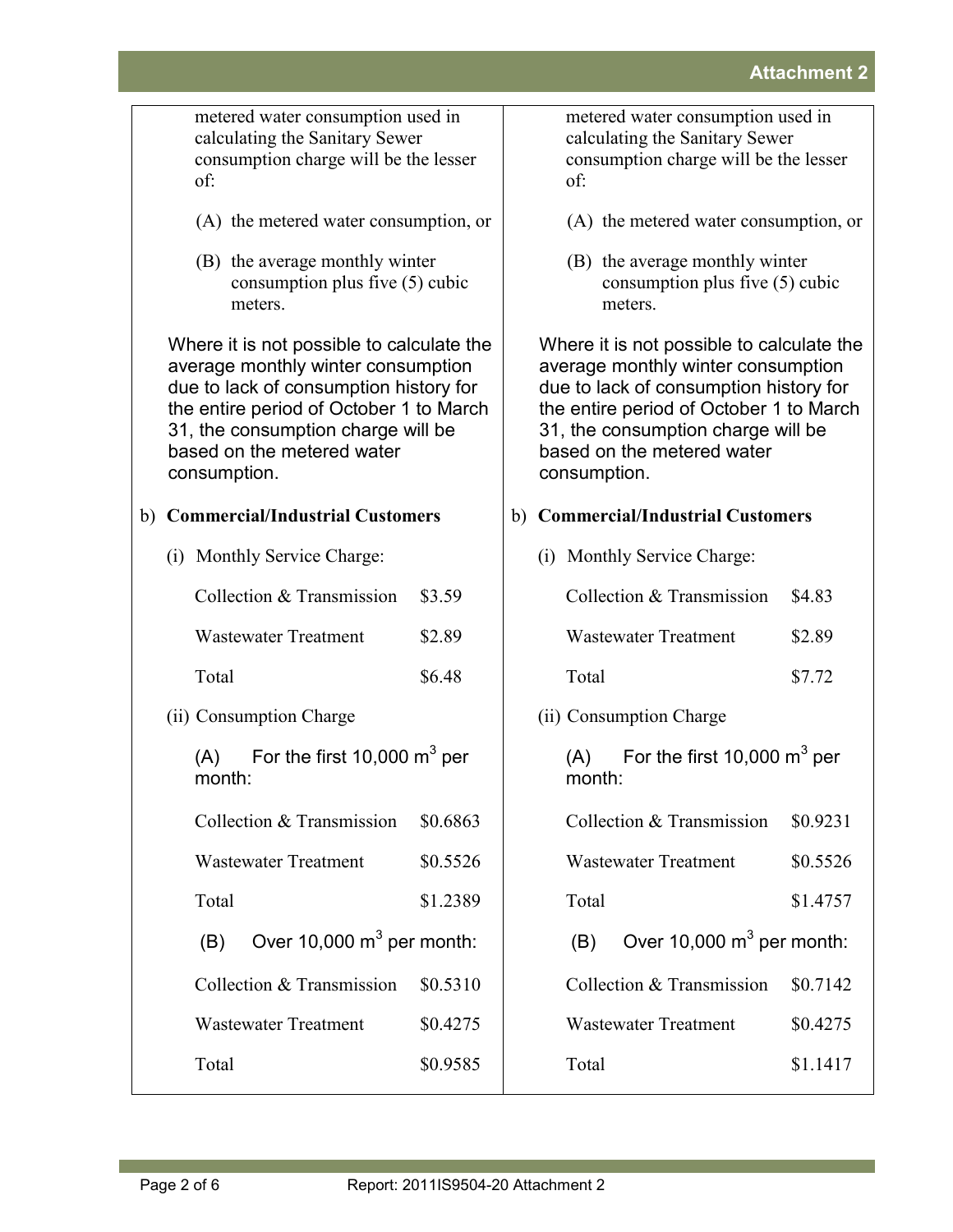- $(C)$  Over 100,000 m<sup>3</sup> per month sewer usage charges for the largest customers (greater than 100,000 m3 per month) will be negotiated with the Manager, subject to final approval by City Council.
- c) Treatment of wastewater not transmitted through the City owned sewerage system:  $\cos t$  per m<sup>3</sup> \$0.70
- d) Transmission of wastewater through the City owned sewerage system: cost per  $m<sup>3</sup>$ \$0.11
- e) Service calls for investigating and releasing of plugged sewer. \$212.20

# **Part 1 (b) – Land Drainage Charges**

Charges are based upon property size, the intensity of development, a runoff coefficient in relation to the land zoning, and a city-wide monthly rate. Charges are calculated as follows:

 $A \times I \times R \times$  rate = land drainage utility charge

where:

- A is:- the area of property (m2), and - the proportion of building lot area attributable to each unit for multiple units sharing a single building or property.
- I is:- the development intensity factor of 1.0, except for properties where owners have demonstrated under Sections 35.1(2) and 35.1(3) that they contribute significantly less storm water runoff per property area to the City's land drainage systems during rainfalls than other similarly
- (C) Over  $100,000 \text{ m}^3$  per month sewer usage charges for the largest customers (greater than 100,000 m3 per month) will be negotiated with the Manager, subject to final approval by City Council.
- c) Treatment of wastewater not transmitted through the City owned sewerage system:  $\cosh \rho$  per m<sup>3</sup> \$0.70
- d) Transmission of wastewater through the City owned sewerage system: cost per  $m<sup>3</sup>$ \$0.18
- e) Service calls for investigating and releasing of plugged sewer. \$233.42

# **Part 1 (b) – Land Drainage Charges**

Charges are based upon property size, the intensity of development, a runoff coefficient in relation to the land zoning, and a city-wide monthly rate. Charges are calculated as follows:

 $A \times I \times R \times$  rate = land drainage utility charge

where:

A is:- the area of property (m2), and - the proportion of building lot area attributable to each unit for multiple units sharing a single building or property.

I is:- the development intensity factor of 1.0, except for properties where owners have demonstrated under Sections 35.1(2) and 35.1(3) that they contribute significantly less storm water runoff per property area to the City's land drainage systems during rainfalls than other similarly zoned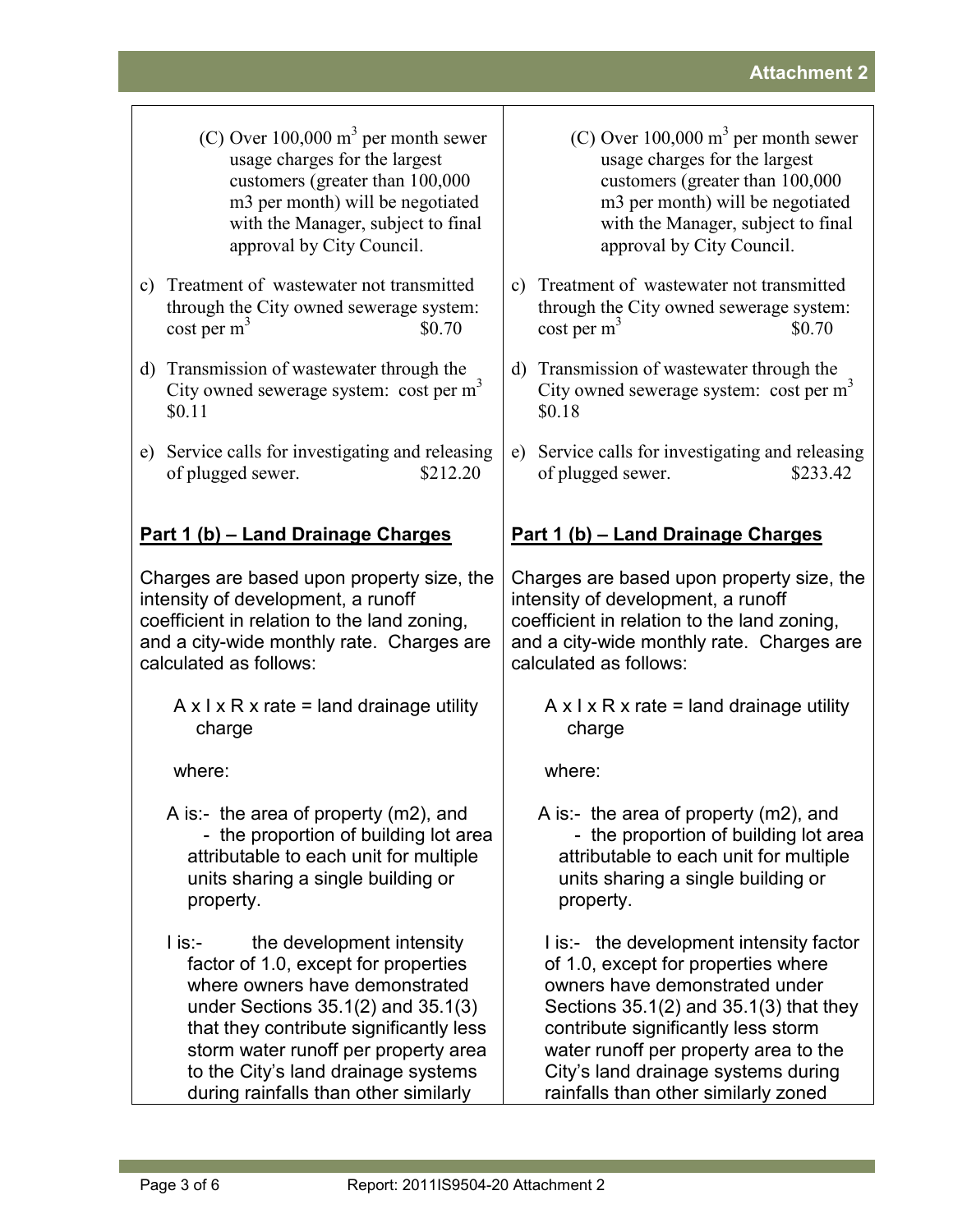zoned properties.

- R is:- the runoff coefficient based on the following land zoning:
	- R Land Zoning 0.20 A,AG,RR 0.30 AP,US (schools) 0.50 RF1,RF2,RF3, RF4,RMH,IH,MA,AGU 0.65 RSL,RF5,RF6,RA7,RPL 0.75 RA8,US(except schools),PU 0.90 RA9,RMX,CNC, CSC,CB1,CHY,CO,IB,IM, AGI,DC 0.95 CB2,CMX

"rate" is: - the monthly rate of \$0.021426" per m2.

# **Part 2 – Hauled Wastewater**

- a) 14.65 per axle (excluding the first steering axle), and
- b) Wastewater having a settleable solids concentration greater than 100 ml/L shall be charged twice the rate indicated in clause (a).

### **Part 4(a) – Wastewater Overstrength Surcharge**

The Overstrength surcharge for each kilogram of surchargeable matter per cubic meter of wastewater that exceeds the concentration indicated for that matter, in Column A of Schedule "D" annexed to Bylaw 9675 shall be:

- a) 34.61 cents for Biochemical Oxygen Demand (B.O.D.),
- b) 34.61 cents for Chemical Oxygen Demand (C.O.D.),
- c) 30.27 cents for oil and grease,
- d) 2.88 dollars for phosphorous,
- e) 31.42 cents for suspended solids,

properties.

R is:- the runoff coefficient based on the following land zoning:

| R           |                              |  |  |  |
|-------------|------------------------------|--|--|--|
| Land Zoning |                              |  |  |  |
| 0.20        | A, AG, RR                    |  |  |  |
| 0.30        | AP, US (schools)             |  |  |  |
| 0.51        | RF1, RF2, RF3,               |  |  |  |
|             | RF4, RMH, IH, MA, AGU        |  |  |  |
| 0.65        | RSL, RF5, RF6, RA7, RPL      |  |  |  |
| 0.75        | RA8, US (except schools), PU |  |  |  |
| 0.90        | RA9, RMX, CNC,               |  |  |  |
|             | CSC,CB1,CHY,CO,IB,IM,        |  |  |  |
|             | AGI,DC                       |  |  |  |
| () 95       | CB2,CMX                      |  |  |  |
|             |                              |  |  |  |

"rate" is:  $\overline{\phantom{a}}$  - the monthly rate of \$0.026375 per m2.

# **Part 2 – Hauled Wastewater**

- a) 15.04 per axle (excluding the first steering axle), and
- b) Wastewater having a settleable solids concentration greater than 100 ml/L shall be charged twice the rate indicated in clause (a).

### **Part 4(a) – Wastewater Overstrength Surcharge**

The Overstrength surcharge for each kilogram of surchargeable matter per cubic meter of wastewater that exceeds the concentration indicated for that matter, in Column A of Schedule "D" annexed to Bylaw 9675 shall be:

- a) 34.61 cents for Biochemical Oxygen Demand (B.O.D.),
- b) 34.61 cents for Chemical Oxygen Demand (C.O.D.),
- c) 30.27 cents for oil and grease,
- d) 2.88 dollars for phosphorous,
- e) 31.42 cents for suspended solids,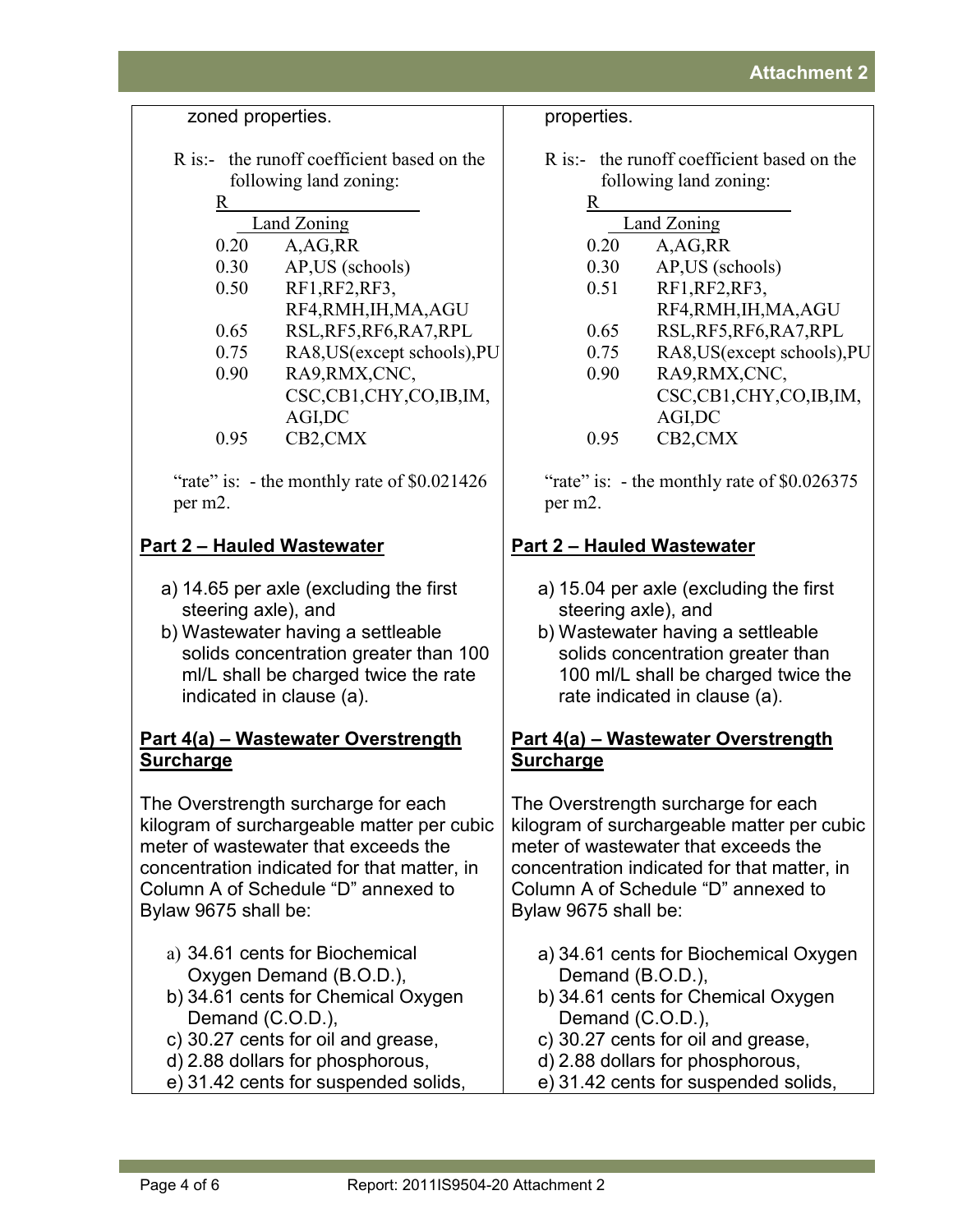f) 73.51 cents for total kjeldahl nitrogen.

### **Part 4(b) – Wastewater Overstrength Additional Surcharge**

The additional Overstrength surcharge for each kilogram of surchargeable matter per cubic meter of wastewater that exceeds the concentration indicated for that matter, in Column B of Schedule "D" annexed to

| <b>OURITIII</b> D'UI OUICARE                                                                                                                                                                                                                                                                    | $\frac{1}{2}$ but believe b                                                                                                                                                                                                                                                                                                  |  |
|-------------------------------------------------------------------------------------------------------------------------------------------------------------------------------------------------------------------------------------------------------------------------------------------------|------------------------------------------------------------------------------------------------------------------------------------------------------------------------------------------------------------------------------------------------------------------------------------------------------------------------------|--|
| Bylaw 9675 shall be:                                                                                                                                                                                                                                                                            | Bylaw 9675 shall be:                                                                                                                                                                                                                                                                                                         |  |
| a) 34.61 cents for Biochemical<br>Oxygen Demand (B.O.D.)<br>b) 34.61 cents for Chemical Oxygen<br>Demand (C.O.D.),<br>c) 30.27 cents for oil and grease,<br>d) 2.88 dollars for phosphorous,<br>e) 31.42 cents for suspended solids,<br>and<br>73.51 cents for total kjeldahl<br>f<br>nitrogen. | g) 34.61 cents for Biochemical<br>Oxygen Demand (B.O.D.)<br>h) 34.61 cents for Chemical Oxygen<br>Demand (C.O.D.),<br>30.27 cents for oil and grease,<br>i)<br>2.88 dollars for phosphorous,<br>$\mathsf{I}$ )<br>k) 31.42 cents for suspended solids,<br>and<br>73.51 cents for total kjeldahl<br>$\mathsf{I}$<br>nitrogen. |  |
| <b>NOTE: The overstrength surcharge that</b>                                                                                                                                                                                                                                                    | NOTE: The overstrength surcharge that                                                                                                                                                                                                                                                                                        |  |
| appears on the City Utility Services bill                                                                                                                                                                                                                                                       | appears on the City Utility Services bill                                                                                                                                                                                                                                                                                    |  |
| is calculated using the following                                                                                                                                                                                                                                                               | is calculated using the following                                                                                                                                                                                                                                                                                            |  |
| formula:                                                                                                                                                                                                                                                                                        | formula:                                                                                                                                                                                                                                                                                                                     |  |
| Overstrength surcharge $(\$)$ =                                                                                                                                                                                                                                                                 | Overstrength surcharge $(\$)$ =                                                                                                                                                                                                                                                                                              |  |
| $m^3$ {(Ob(Cxb-300)+Oc(Cxc-Cac)+Oo(Cxo-                                                                                                                                                                                                                                                         | $m^3$ {(Ob(Cxb-300)+Oc(Cxc-Cac)+Oo(Cxo-                                                                                                                                                                                                                                                                                      |  |
| 100)+Op(Cxp-10)+Os(Cxs-300)+On(Cxn-                                                                                                                                                                                                                                                             | 100)+Op(Cxp-10)+Os(Cxs-300)+On(Cxn-                                                                                                                                                                                                                                                                                          |  |
| 50)                                                                                                                                                                                                                                                                                             | 50)                                                                                                                                                                                                                                                                                                                          |  |
| 100,000                                                                                                                                                                                                                                                                                         | 100,000                                                                                                                                                                                                                                                                                                                      |  |
| Where: $m^3$ is the total water consumption in                                                                                                                                                                                                                                                  | Where: $m^3$ is the total water consumption in                                                                                                                                                                                                                                                                               |  |
| cubic meters;                                                                                                                                                                                                                                                                                   | cubic meters;                                                                                                                                                                                                                                                                                                                |  |
| Ob, Oc, Oo, Op, Os and On are the<br>Overstrength surcharge set out in part<br>$\bullet$<br>4(a) for each kilogram of B.O.D.,<br>C.O.D., oil and grease, phosphorus,<br>suspended solids, and T.K.N.                                                                                            | Ob, Oc, Oo, Op, Os and On are the<br>Overstrength surcharge set out in part<br>4(a) for each kilogram of B.O.D.,<br>C.O.D., oil and grease, phosphorus,<br>suspended solids, and T.K.N.                                                                                                                                      |  |

nitrogen.

**Additional Surcharge**

**Part 4(b) – Wastewater Overstrength** 

The additional Overstrength surcharge for each kilogram of surchargeable matter per cubic meter of wastewater that exceeds the concentration indicated for that matter, in Column B of Schedule "D" annexed to